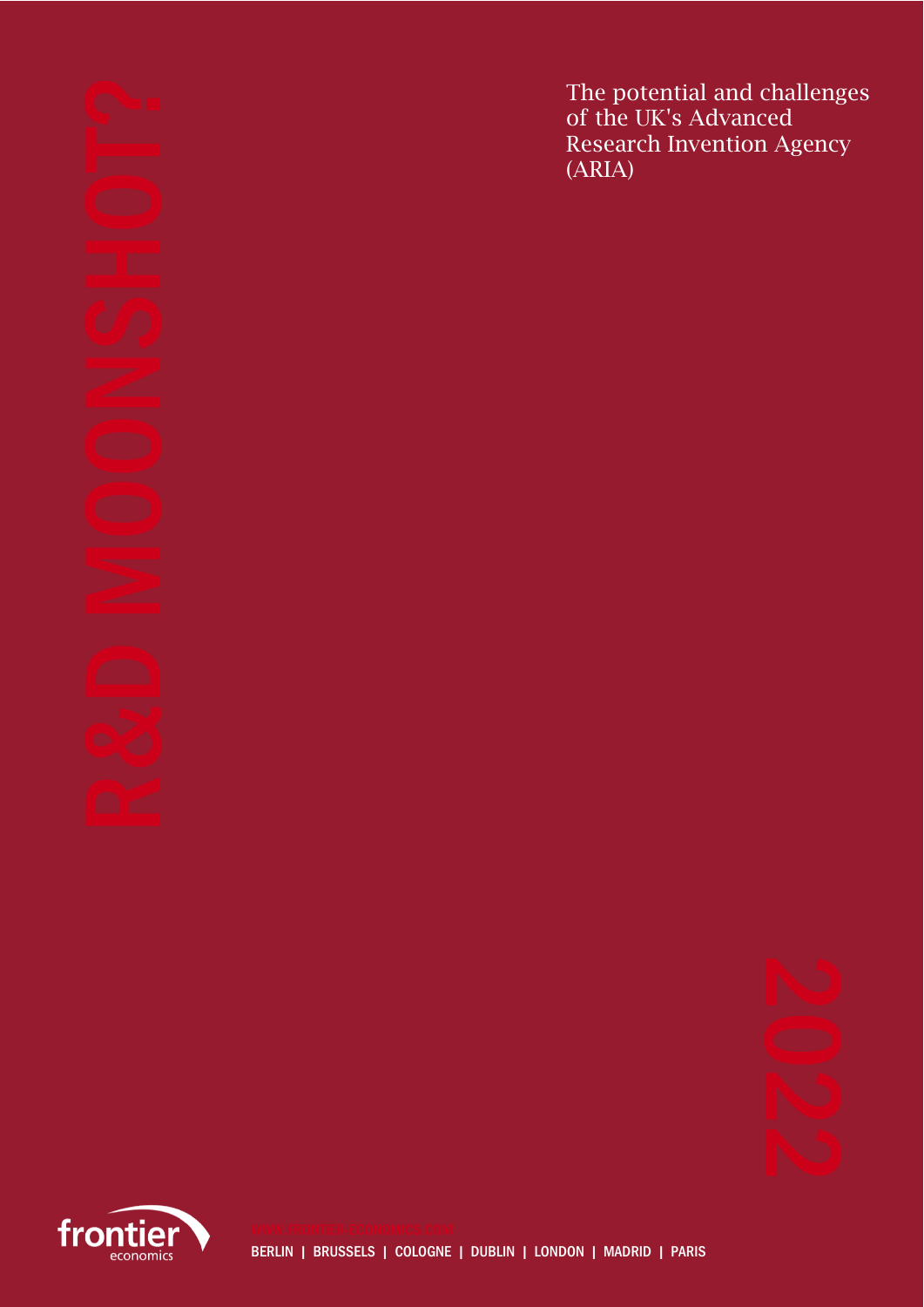

# R&D MOONSHOT?

## The potential and challenges of the UK's Advanced Research Invention Agency (ARIA)

Spurred by the fear of lagging behind the Soviet Union following Moscow's "Sputnik moment", the US launched its Advanced Research Projects Agency (ARPA), now renamed the [Defense](https://www.darpa.mil/)  [Advanced Research Projects Agency](https://www.darpa.mil/) (DARPA), in 1958. DARPA championed high risk tolerance, collaboration between academia and industry, and a long investment horizon in research and development (R&D) funding. DARPA was a pioneer of what is now referred to as *mission-oriented* innovation. The approach not only helped land humans on the moon but also underpinned technological breakthroughs whose *spillover benefits* paved the way for technologies including the internet and GPS.

The UK is now looking to get in on the action, as the legislation to launch an Advanced Research and Invention Agency (ARIA) has just received Royal Assent. Former DARPA Deputy Director [Dr](https://www.gov.uk/government/news/us-research-director-appointed-first-chief-executive-of-advanced-research-and-invention-agency)  [Peter Highnam](https://www.gov.uk/government/news/us-research-director-appointed-first-chief-executive-of-advanced-research-and-invention-agency) was recently appointed as ARIA's first CEO, while the search for Chair is currently underway.

ARIA will be sponsored by the Department for Business, Energy & Industrial Strategy (BEIS), with public investment of around £800m until 2024-25. <sup>1</sup> The intent is ambitious: *"ARIA will exclusively focus on projects with potential to produce transformative technological change, or a paradigm-shift in an area of science. While it is anticipated that most programmes may fail in achieving their ambitious aims, those which succeed will have profound and positive impact on society."*<sup>2</sup>

Drawing on Frontier's experience in evaluating innovation policy over many years, we explore three issues relating to ARIA:

- Where does ARIA fit in the policy landscape?
- $\blacksquare$  Is it 'big enough'?
- How will we know if it works?

## SUMMARY

The UK is setting up a new publicly funded agency, ARIA, with a remit to pursue technological breakthroughs that could yield huge benefits for society at large.

ARIA's managers will have considerable discretion to invest for the long term in highrisk/high-reward projects, and the tight rules that usually bind such programmes will be relaxed.

The model is promising, but three questions must be answered which are explored in this article.

- Where does ARIA sit on the UK's research and innovation funding spectrum? We explore the potential for using the existing Challenge Funds as a 'funnel' for ARIA missions.
- Will the amount invested be sufficient, and how will ARIA priorities be chosen to be compatible with the real-world business of innovation, in particular given the focus on risk?
- $\blacksquare$  How do we judge whether highlight the need to focus indicators of success, and at least in the early days. it's succeeding? We on critical leading the processes around ARIA,

<sup>&</sup>lt;sup>1</sup> ARIA [Government Bill](https://bills.parliament.uk/bills/2836/publications) and Explanatory Notes

<sup>&</sup>lt;sup>2</sup> ARIA [Policy Statement](https://www.gov.uk/government/publications/advanced-research-and-invention-agency-aria-statement-of-policy-intent/advanced-research-and-invention-agency-aria-policy-statement)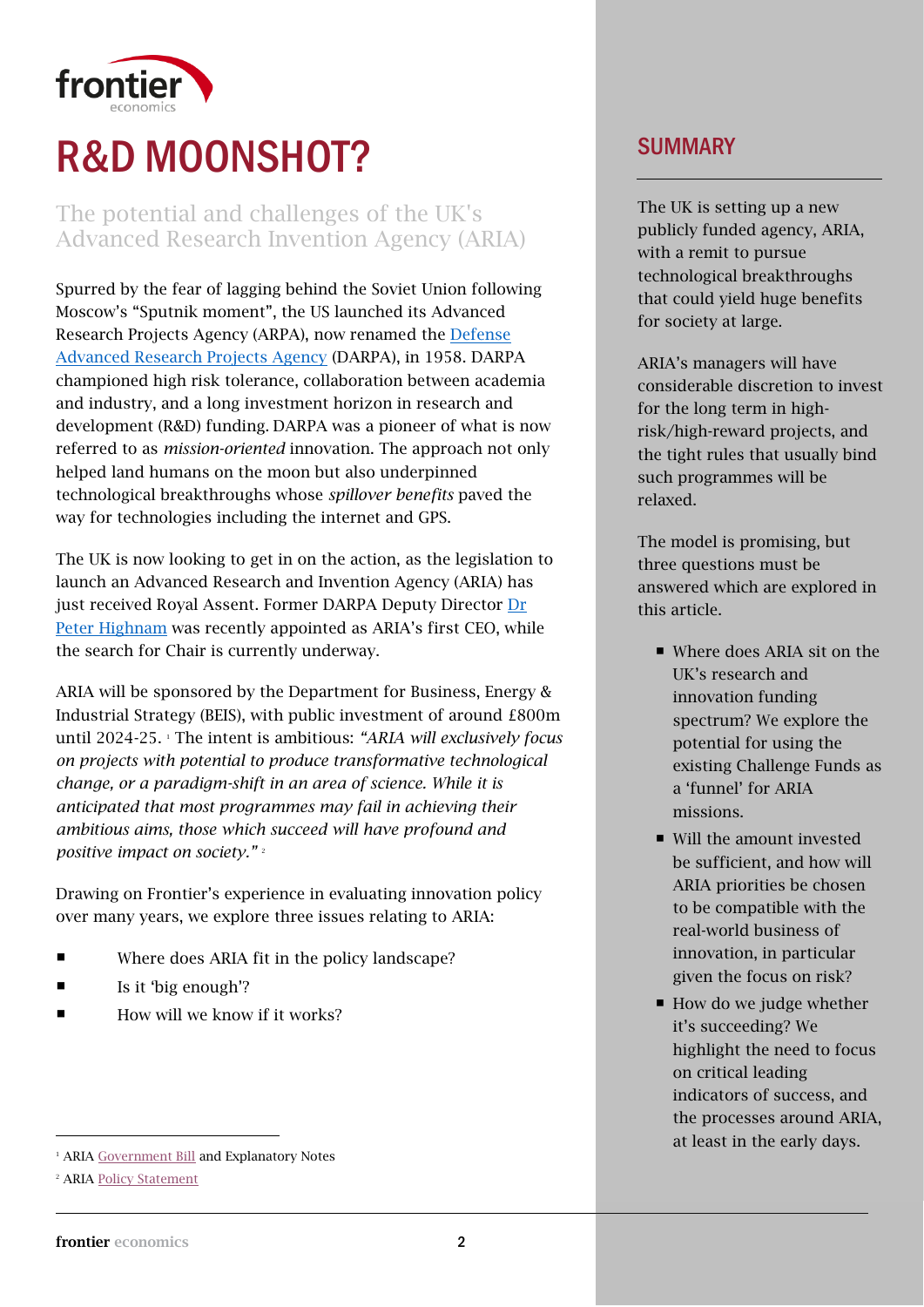

#### AIMING FOR THE HIGH NOTES: WHERE DOES ARIA FIT IN?

ARIA aims to foster an agile, high-risk/high-reward investment environment and a light-touch approach to project clearance. The intention is that ARIA will mimic DARPA in relying on expert programme managers to run funding portfolios over three to five years to support 'missions', high-risk research and innovation (R&I) goals, with considerable discretion over the allocation of the funding. The managers will be closely involved with the projects and be able to stop and change direction where required. ARIA will be industry/sector agnostic, akin to [Germany's SPRIN](https://www.sprind.org/en/)-D and [Japan's Moonshot R&D](https://www.jst.go.jp/moonshot/en/about.html) programmes, rather than defence-focused.

ARIA looks to carve out a unique position in UK R&D funding. Much direct public backing for innovation is currently funnelled through UK Research and Innovation (UKRI), with business-focused support primarily delivered through Innovate UK, one of UKRI's nine councils. ARIA will sit outside of UKRI. This separation could foster a more agile, longer-term innovation perspective, avoiding the need for ARIA to follow existing governance arrangements. UKRI is subject to annual budget planning and regular Spending Review procedures which demand regular evidence of impact even in the shorter-term. None of these necessarily gel well with the stated design principles of ARIA, as noted in a recent Public Accounts Committee [report.](https://committees.parliament.uk/publications/5687/documents/65817/default/)

That said, it will be critical for ARIA to have a well-defined role to avoid potential confusion or duplication. Spelling out its relationship with UKRI will be vital. One model that would connect UKRI and ARIA, and provide longer-term funding support, is to use existing UKRI investments such as [Challenge Funds](https://www.ukri.org/our-work/our-main-funds/industrial-strategy-challenge-fund/) as a 'funnel' for ARIA; projects showing signs of success after a few years' funding would then become ARIA missions with additional, more autonomous investment. This could help address some concerns that Challenge Funds have too short a time span (normally three to four years) to tackle genuinely ambitious and transformative innovation challenges.

Frontier has been working extensively on the evaluation of Challenge Funds with UKRI. They are ambitious, highly varied projects and so having clear, measurable criteria to help select which Funds go on to receive further support through ARIA would be critical to the success of this model, drawing on the potential innovation, economic and societal impacts and the demonstrable need for further public support.

### A SENSE OF SCALE: IS ARIA BIG ENOUGH?

How much public investment ARIA 'needs' to succeed is clearly hard to define. With a budget of £800m spread over a few years, ARIA is much smaller than Innovate UK, which had a [budget](https://www.gov.uk/government/publications/beis-research-and-development-rd-budget-allocations-2021-to-2022/beis-research-and-development-rd-budget-allocations-2021-to-2022) of almost £1bn in 2021/22. It is also smaller than DARPA, which invests [\\$3.5bn annually.](https://www.darpa.mil/about-us/budget) That said, ARIA is seeking to occupy a particular niche on the R&I spectrum , rather than providing wide-ranging support, and the UK is a much smaller economy than the US.

Another way of looking at it is whether ARIA helps the UK to get closer to its target of spending 2.4% of national income on R&D by 2027, compared with 1.7% in 2019 (see chart). Hitting this target, which is designed to help reverse the UK's lacklustre performance in [productivity growth,](https://www.ons.gov.uk/employmentandlabourmarket/peopleinwork/labourproductivity/articles/whatistheproductivitypuzzle/2015-07-07) will be daunting, requiring an extra £10bn a year in R&D spending in today's terms. Even assuming that the entire ARIA budget is additional (rather than displacing other planned public R&D outlays), and that a generous [leverage rate](https://www.gov.uk/government/publications/research-and-development-relationship-between-public-and-private-funding) of additional private expenditure is crowded in as a result, ARIA on its current scale will clearly close the funding gap only a small part of the way.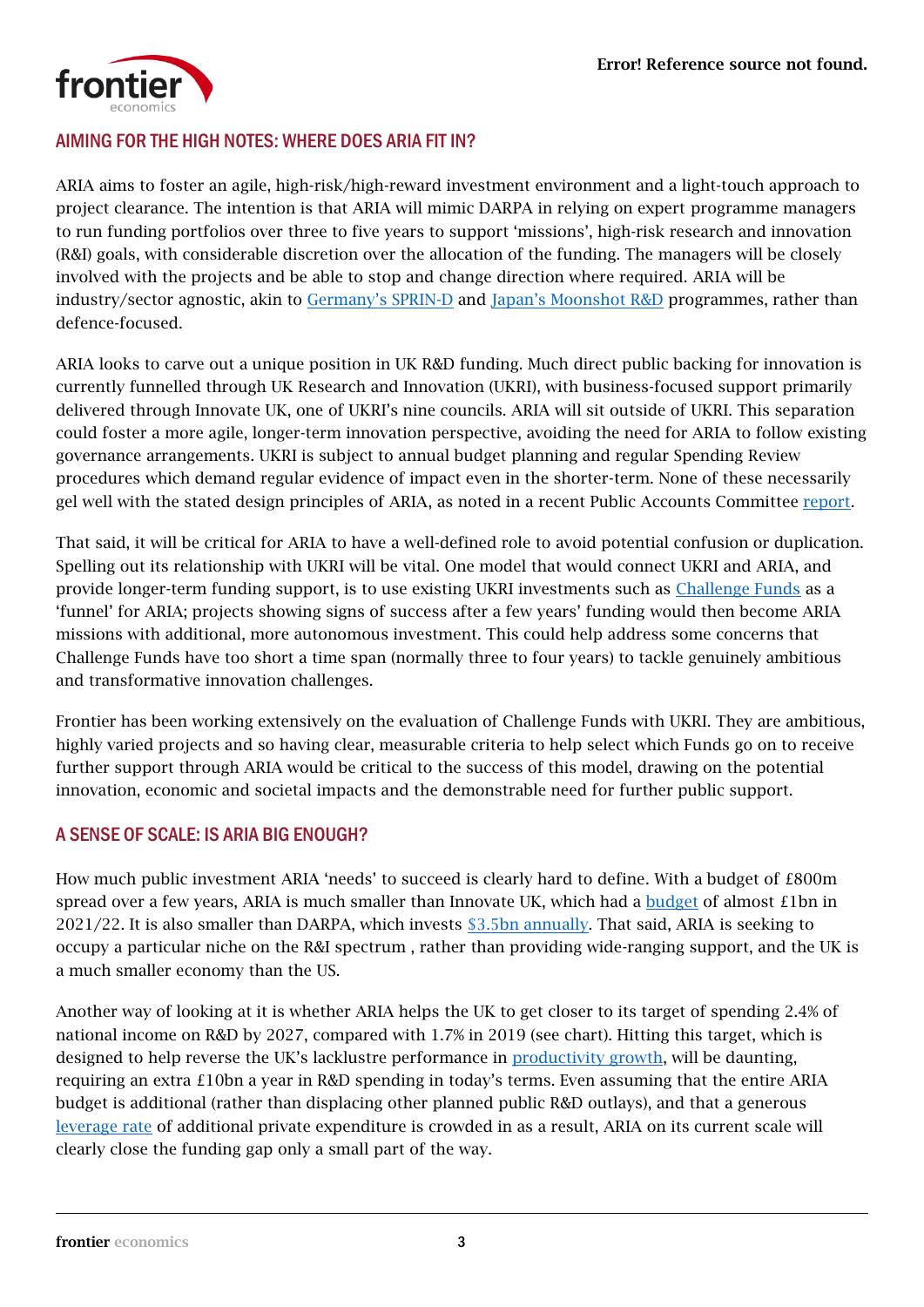

We can also try and understand how many different 'missions' ARIA might be able to support at current planned funding levels. For example, many of the larger and more complex Challenge Funds have funding pots well in excess of £200m over a three- to four-year period, suggesting that a substantive mission may need around £50m or so in annual investment. If about £200m per year is available for R&I through ARIA, we could infer that such a sum might support about four large-scale missions at a time. The number could be larger if funding were spread more thinly, but this would seem to run counter to the intention to focus on high-risk and transformative investments.



#### R&D as a % share of national income, 1985 to 2019 and comparisons to 2027 target

Frontier Economics calculations based o[n ONS statistics.](https://www.ons.gov.uk/economy/governmentpublicsectorandtaxes/researchanddevelopmentexpenditure/bulletins/ukgrossdomesticexpenditureonresearchanddevelopment/2019)

Given these difficult trade-offs between the number and size of missions to support, it will be particularly important for ARIA to understand what is needed to move innovation forward in high risk areas. Having programme managers with expertise in the practical business of innovation is likely to be critical here. Other work we have done exploring [how businesses innovate](https://www.frontier-economics.com/uk/en/news-and-articles/articles/article-i8241-how-to-be-better-at-innovation-the-5-questions-we-ask-our-clients/) has suggested a real need to think about business models, culture and collaboration, all likely to be important factors in the design of a high-risk, high-reward innovation programme like ARIA.

### MUSIC TO OUR EARS: HOW DO YOU EVALUATE ARIA?

Given the desire for ARIA to operate in an agile and autonomous way, and a stated intent to take more risk, an obvious public policy issue is how to factor evaluation into its design and delivery. Some sort of evaluation of ARIA will be necessary given the scale and nature of the investment, as made clear in the [Magenta Book:](https://assets.publishing.service.gov.uk/government/uploads/system/uploads/attachment_data/file/879438/HMT_Magenta_Book.pdf) *"…a high-risk, high-status policy breaking new ground is likely to require a large-scale evaluation".* Thinking about this upfront in the early design and implementation of ARIA will make it a more effective process. If a future BEIS secretary of state wished to expand ARIA, evidence that it is 'working' would be needed. But what could that mean in the context of this kind of intervention?